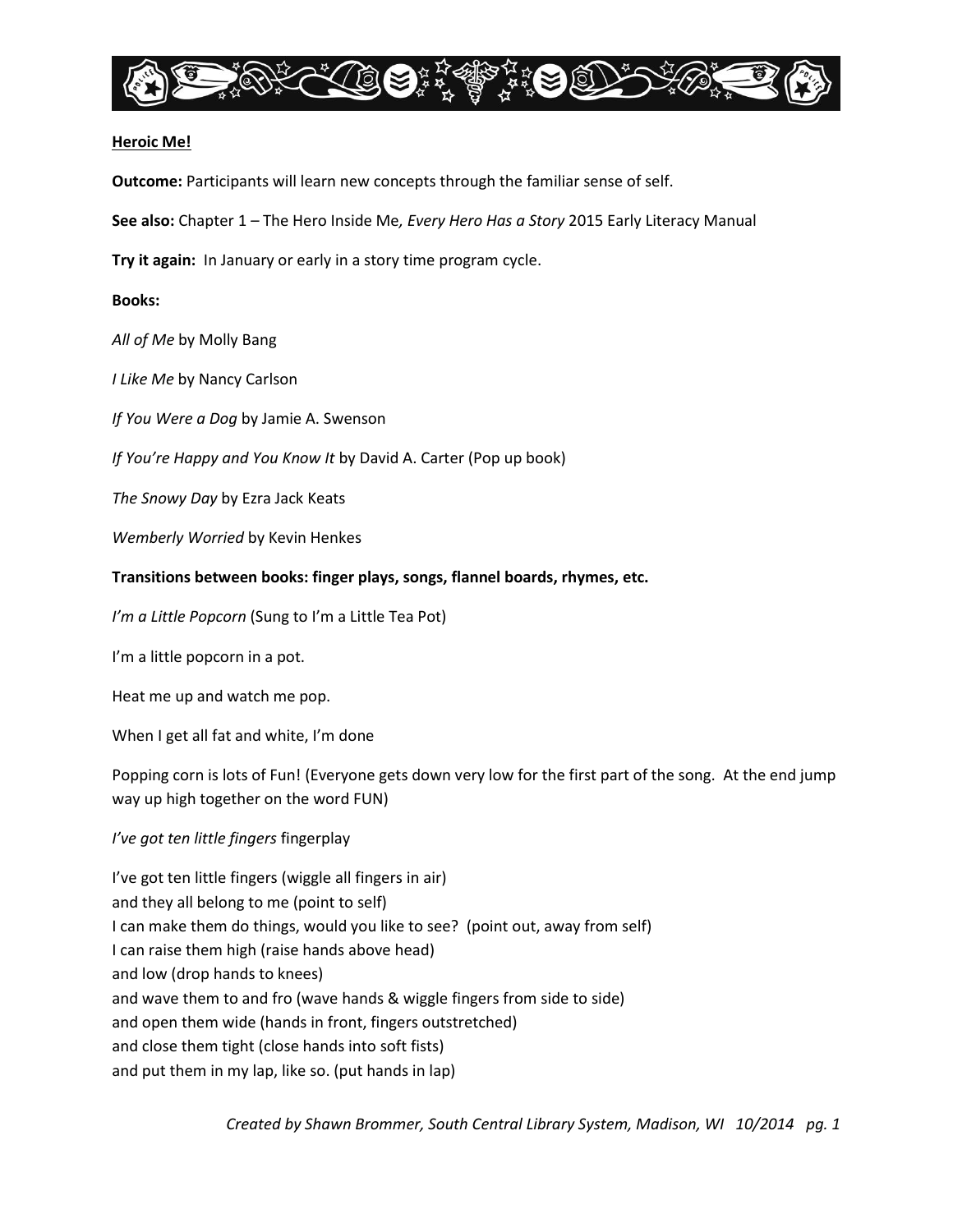

**Teen volunteer activity:** Ask teens to trace gingerbread boy & girl cookie cutters with crayons on lightcolored-paper. Pass out a traced drawing to each child and:

- Re-tell All of Me or If You're Happy and You Know It and ask children to color the body parts mentioned in the books.
- Ask children to decorate the drawing with crayons make the drawing look like you, a family member, a friend, someone you would like to meet.
- Ask children to practice making lines, shapes or even letters on their drawing

Display the shapes on a bulletin board, hang up in the library, use for display borders, etc.

**Dress up:** Provide dress up clothes after the story time ends; provide clothes that offer children opportunities to button, wrap, zip, etc. Invite children to play dress up and make clean-up part of the experience. Sort by color, size, fabric, etc.

Take photos and post to your library's social media pages and describe the early literacy or math elements that children experience in your post.

**Message for parents:** Children who feel comfortable in their world and proud of their accomplishments have the primary tools for learning. Being aware of and comfortable with one's self is a first step in learning about the external world.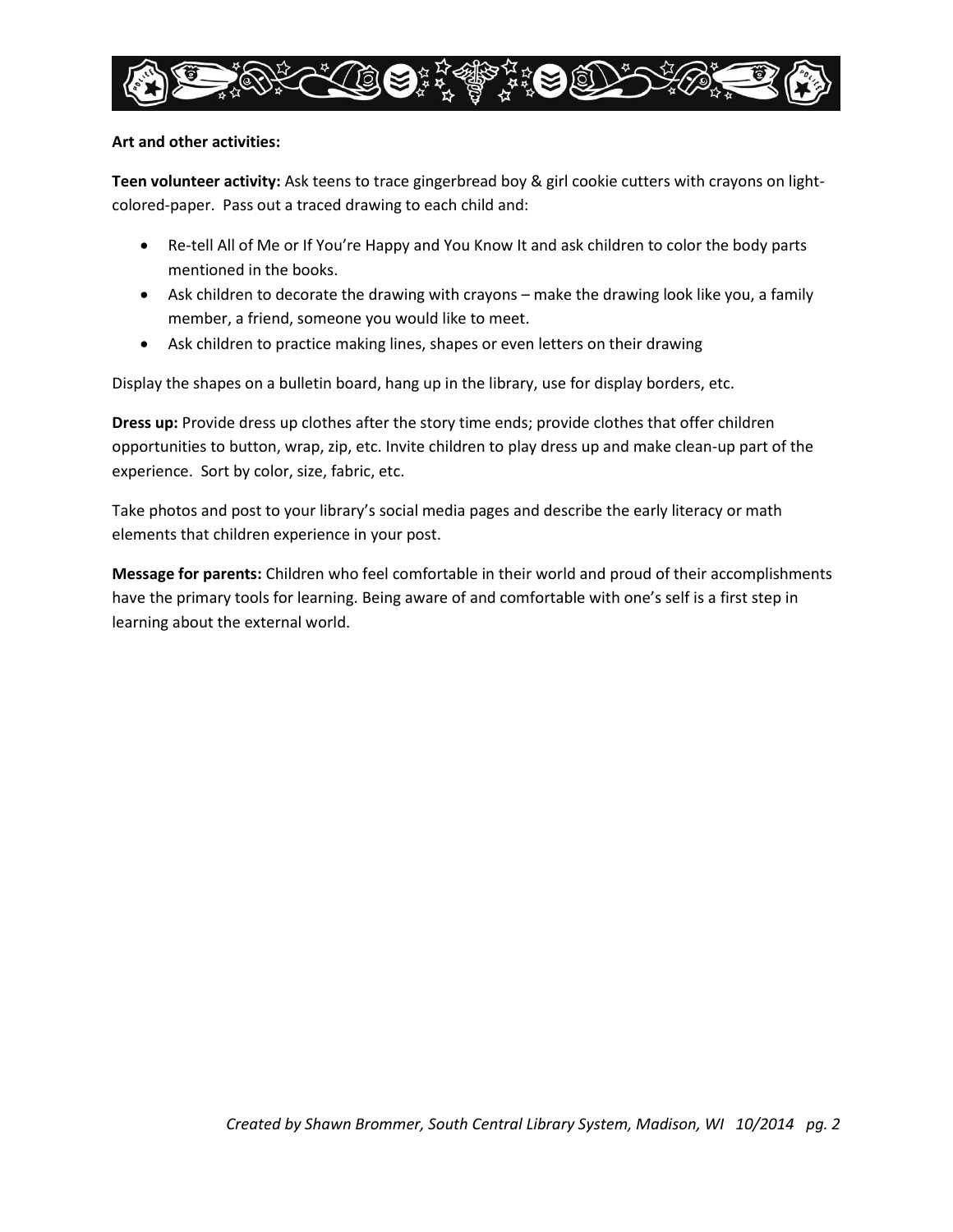

## **Super Senses**

**Outcome:** Children will explore the world through their senses.

**Try it again:** November or autumn months to support programs about fall harvests and family gatherings.

#### **Books:**

*Brown bear, brown bear, what do you see?* by Bill Martin

*Five for a Little One* by Chris Raschka

*Hands* by Lois Ehlert

*Jazz Baby* by Lisa Wheeler

*Nosy Rosie* by Holly Keller

*Up!* by Kristine O'Connell George

## **Transitions between books: finger plays, songs, flannel boards, rhymes, etc.**

Provide instruments for children to play. Note the differences between a quiet instrument, such as a rain stick, and a louder one, such as a whistle.

Play recordings of rain, of sea gulls, birdsongs, etc. between activities.

- Search for birdsongs -Macaulay Library, Cornell University [http://macaulaylibrary.org](http://macaulaylibrary.org/)
- Recordings of Nature blog recordingsofnature.wordpress.com
- Recordings of whale songs [www.oceanmammalinst.org/songs.html](http://www.oceanmammalinst.org/songs.html)

# *I've got ten little fingers* fingerplay

I've got ten little fingers (wiggle all fingers in air) and they all belong to me (point to self) I can make them do things, would you like to see? (point out, away from self) I can raise them high (raise hands above head) and low (drop hands to knees) and wave them to and fro (wave hands & wiggle fingers from side to side) and open them wide (hands in front, fingers outstretched) and close them tight (close hands into soft fists) and put them in my lap, like so. (put hands in lap)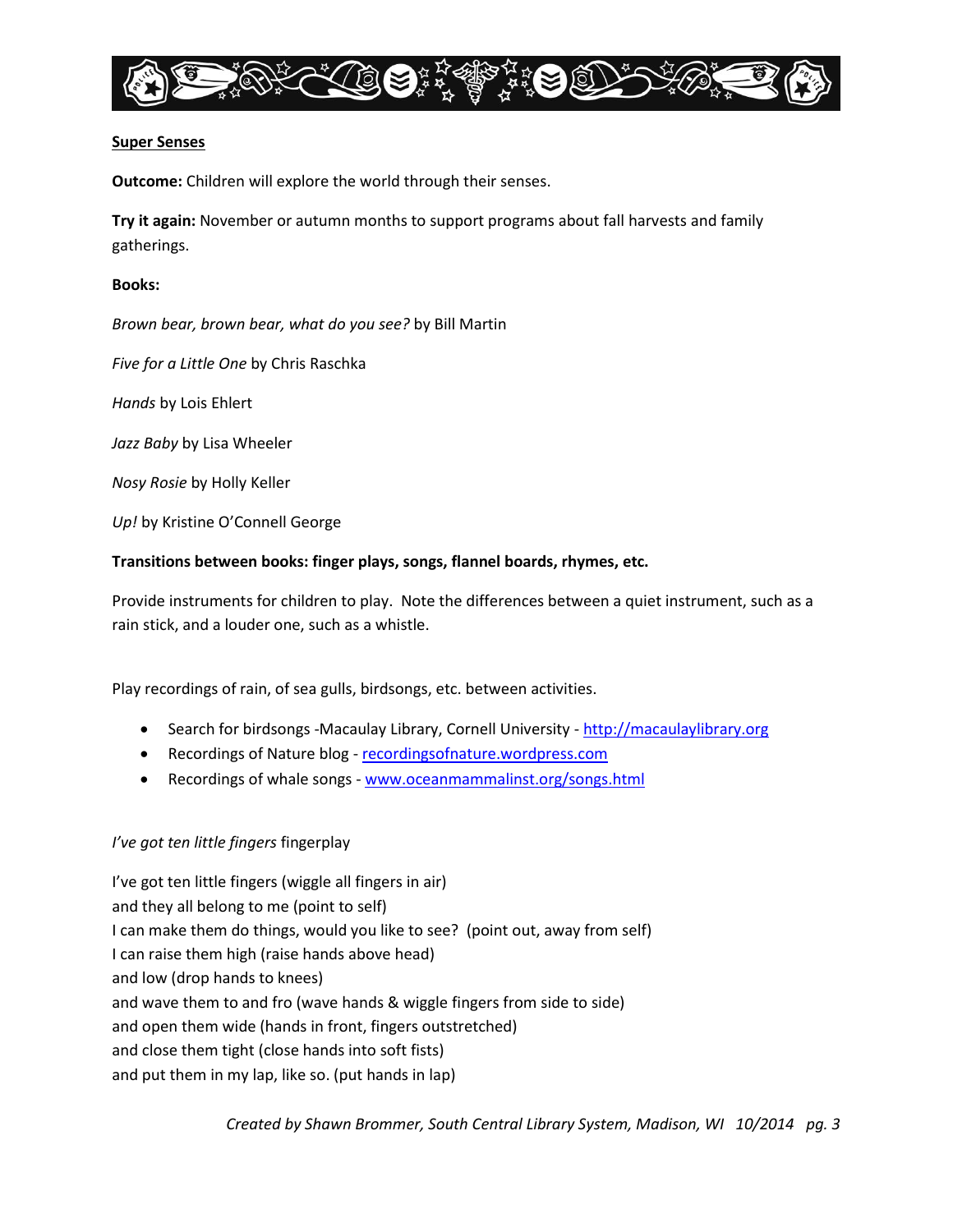

Recorded music to play:

- *John Lee Supertaster* by They Might Be Giants from the album, *No!*
- *Sunny Day* Sesame Street theme song
- Play different types of music

Provide a variety of items with different textures, i.e., cotton balls, silky scarves, pine cones, sand paper blocks, damp sponge, etc., on a table or hidden in gift bags. Ask children to feel the items and describe how they feel. How are some items similar? How are the items different from one another. Draw the items and label them with descriptive words. Try a similar sensory activity with different items to smell or taste.

Teen volunteer activity: Teens create homemade instruments that are given to younger children. Hand out instruments and practice playing soft, loud, fast, slow. Make a parade and stomp feet hard and soft, move fast and slow. Point out that we are playing with opposites.

Teen volunteer activity: Teens create homemade play dough – make dough from different recipes so that different textures, colors and scents are available. Provide molds, cookie cutters, blunt plastic knives, rolling devices, etc., for children to use with dough. Check out the book *Mudworks: Creative Play, Dough and Modeling Experiences* by Maryann Kohl or search the internet for different play dough recipes – there are a ton of them!

# **Message for parents:**

Children are often able to focus and listen best when their hands are busy. Their brains are engaged and growing when they are active and when all the senses are engaged.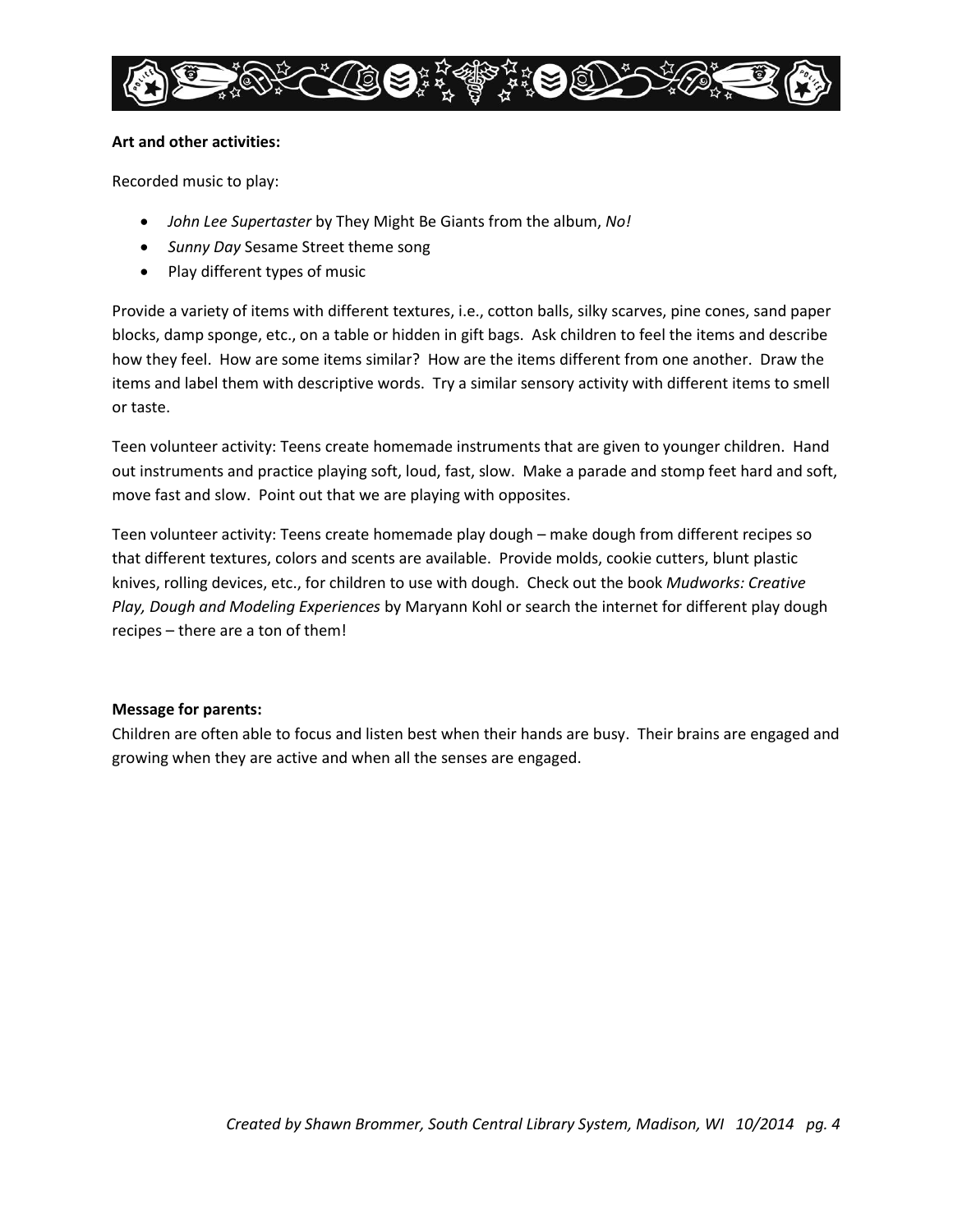

## **Super Duper!**

**Outcome:** Participants will feel super engaged with books, reading and the library.

**See also:** The entire *Every Hero Has a Story!* 2015 early literacy manual.

**Try it again:** In December to celebrate the end of a super year.

## **Books:**

*The Amazing Adventures of Bumblebee Boy* by David Soman

*Edda: A Little Valkyrie's First Day of School* by Adam Auerbach

*I'm 3! Look What I Can Do* by Maria Carluccio

*Ladybug Girl* by David Soman

*Max* by Bob Graham

*Pete the Cat* books by James Dean

*Ten Rules of Being a Super Hero* by Deb Pilutti

#### **Transitions between books: finger plays, songs, flannel boards, rhymes, etc.**

#### *Superhero* stretch

Superhero, superhero turn around Superhero, superhero touch the ground Superhero, superhero put on your suit Superhero, Superhero put on your boots.

Verses: jump up high, fly, fly, fly

*Counting Rhyme*

5 superheroes ready to fly Here comes the villain, Stop that guy! This superhero can save the day. Off he flies – up, up, and away!

Count down from 4, 3, 2, 1, 0 Try telling as a felt board story or with props.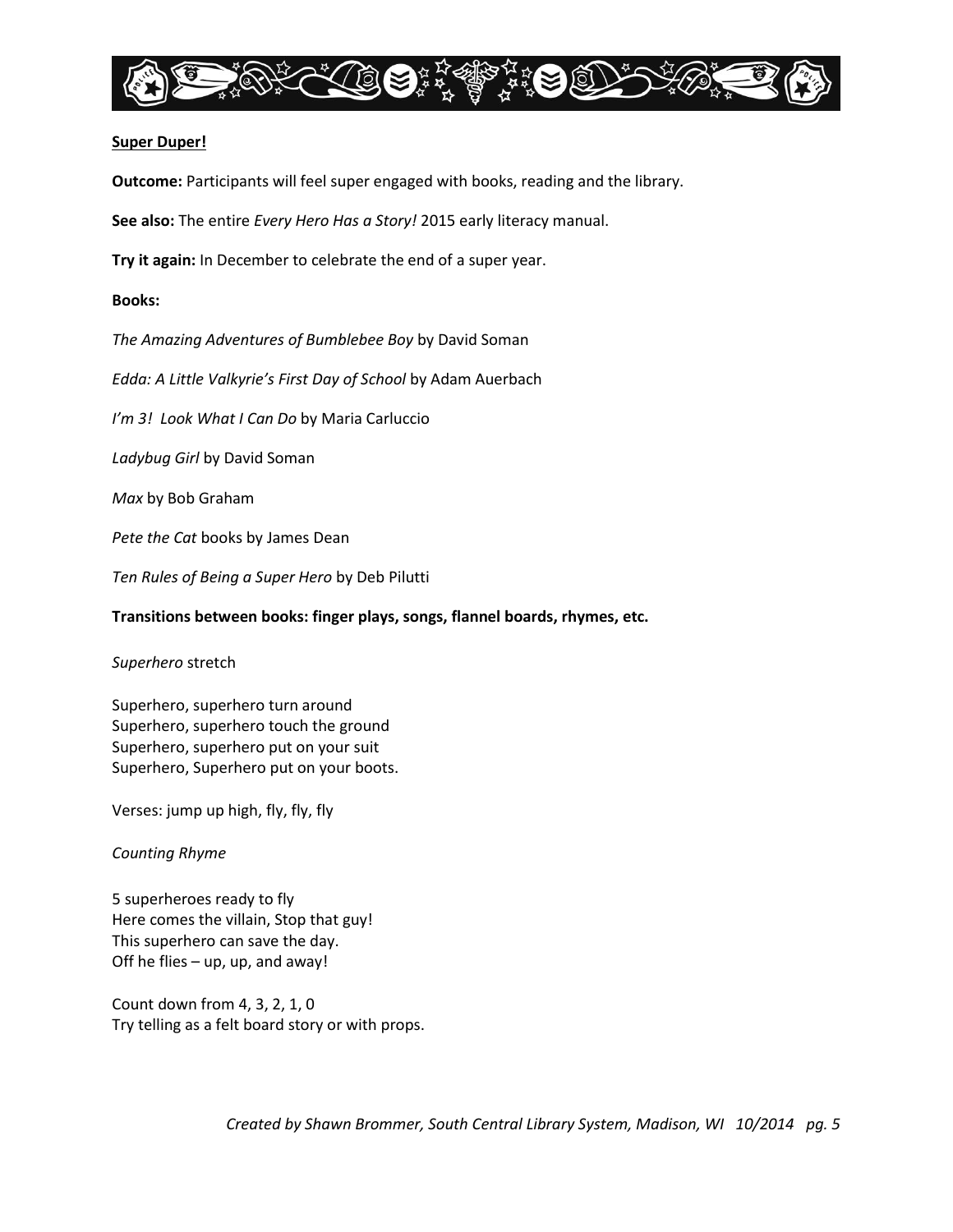

*If You're a Superhero and You Know It* song (Sung to the tune of If *You're Happy and You Know It)*

*If you're a superhero and you know it, flex your muscles, If you're a superhero and you know it, flex your muscles, If you're a superhero and you know it, then your muscles will surely show it, If you're a superhero and you know it, flex your muscles!*

*Jump up high! Fly in the sky! Run real fast! (From Mild-Mannered Librarian* [blog post](http://mild-manneredlibrarian.blogspot.com/2014/04/superhero-storytime.html)*)*

# **Art and other activities:**

Pass out silky scarves. Play some lively music and ask kids to toss their scarves fast and slow, up and down, high and low.

Teen volunteer activity: Cut out Ellison or Accu-Cut shapes before program begins. Match up a teen volunteer with one or two younger children and ask them, "what are you super at doing?" Teens write down the younger children's super powers on the shape and younger children draw pictures of their superpowers. Send the finished art home with younger children after taking photos of some of the art for your library's social media pages. "At today's story time, teens helped younger kids identify their super powers. What's super about the kids in your life? What's super about you?"

See pg. 39 of the *Every Hero Has a Story!* 2015 early literacy manual for an invitation to attend a Preschool Talent Show.

# **Message for parents:**

Reading, learning, and exploring is fun!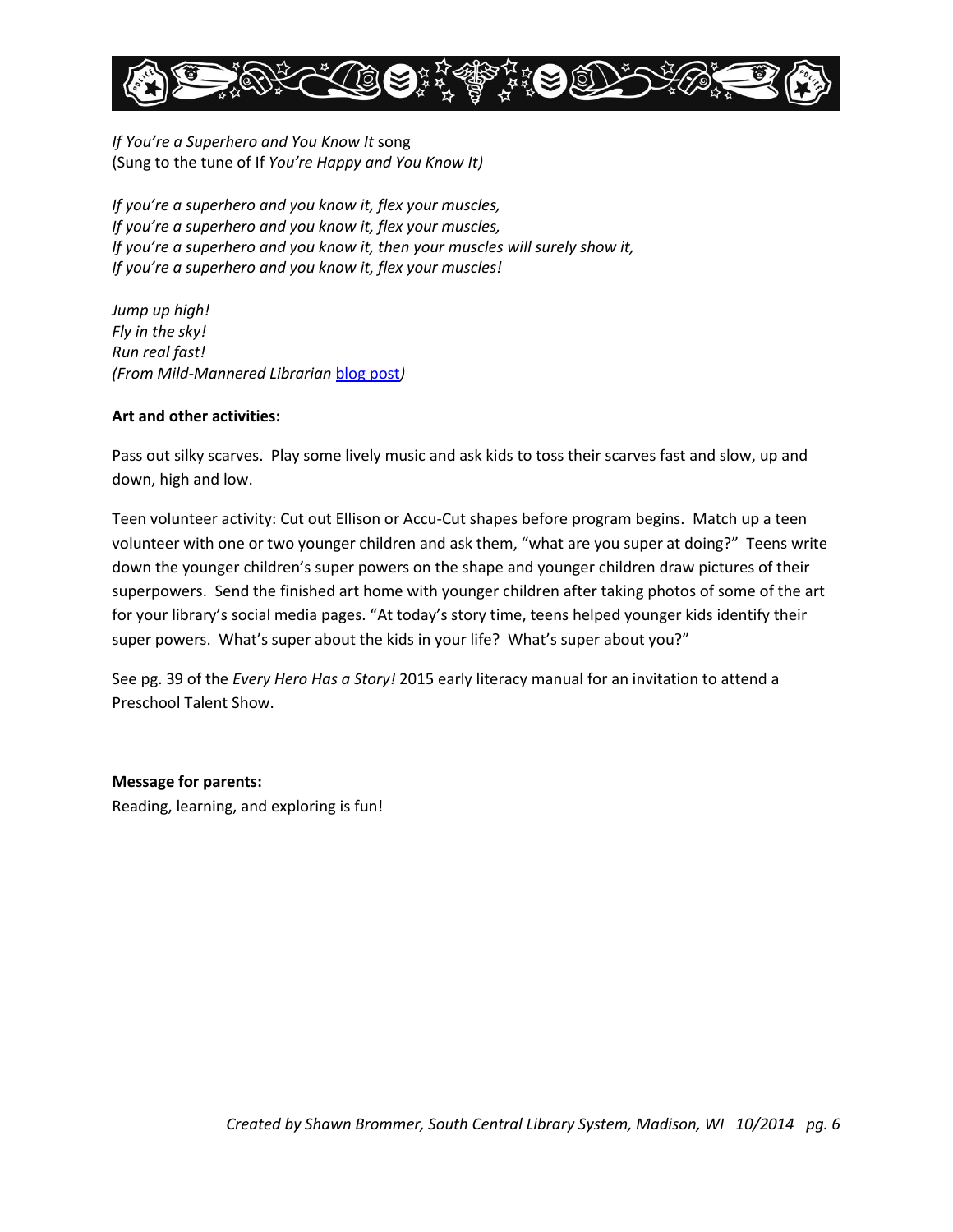

## **Amazing Friends**

**Outcome:** To introduce basic social skills and concepts about friendship.

**See also:** Chapters 2, 3, 6 & 7 in *Every Hero Has a Story!* 2015 early literacy manual.

**Try it again:** In February to celebrate the special people in our lives.

## **Books:**

*Babies Can't Eat Kimchi!* by Nancy Patz

*Elephant & Piggie* series by Mo Willems

*Sheila Rae's Peppermint Stick* by Kevin Henkes

*Two Speckled Eggs* by Jennifer Mann

*Who Is the Beast?* by Keith Baker

*Yo! Yes?* by Chris Raschka

## **Transitions between books: finger plays, songs, flannel boards, rhymes, etc.**

#### *Sing: Make New Friends*

Make new friends, But Keep the old, One is silver And the other's gold.

Circle's round, it has no end, that's how long I want to be your friend.

Pass out crayons and paper. Repeat the song a few times asking kids to draw big circles on the paper. Challenge kids to reverse the direction that they draw their circles.

*Sing: Love Grows* (Many versions available on YouTube)

Sing the chorus from the song, *Love Grows (Round like a circle)* and incorporate basic sign language into the song.

For the sign GROWS - follow other hand all the way through to your elbow. Picture a flower growing tall. DOOR - make sure your hands are facing out.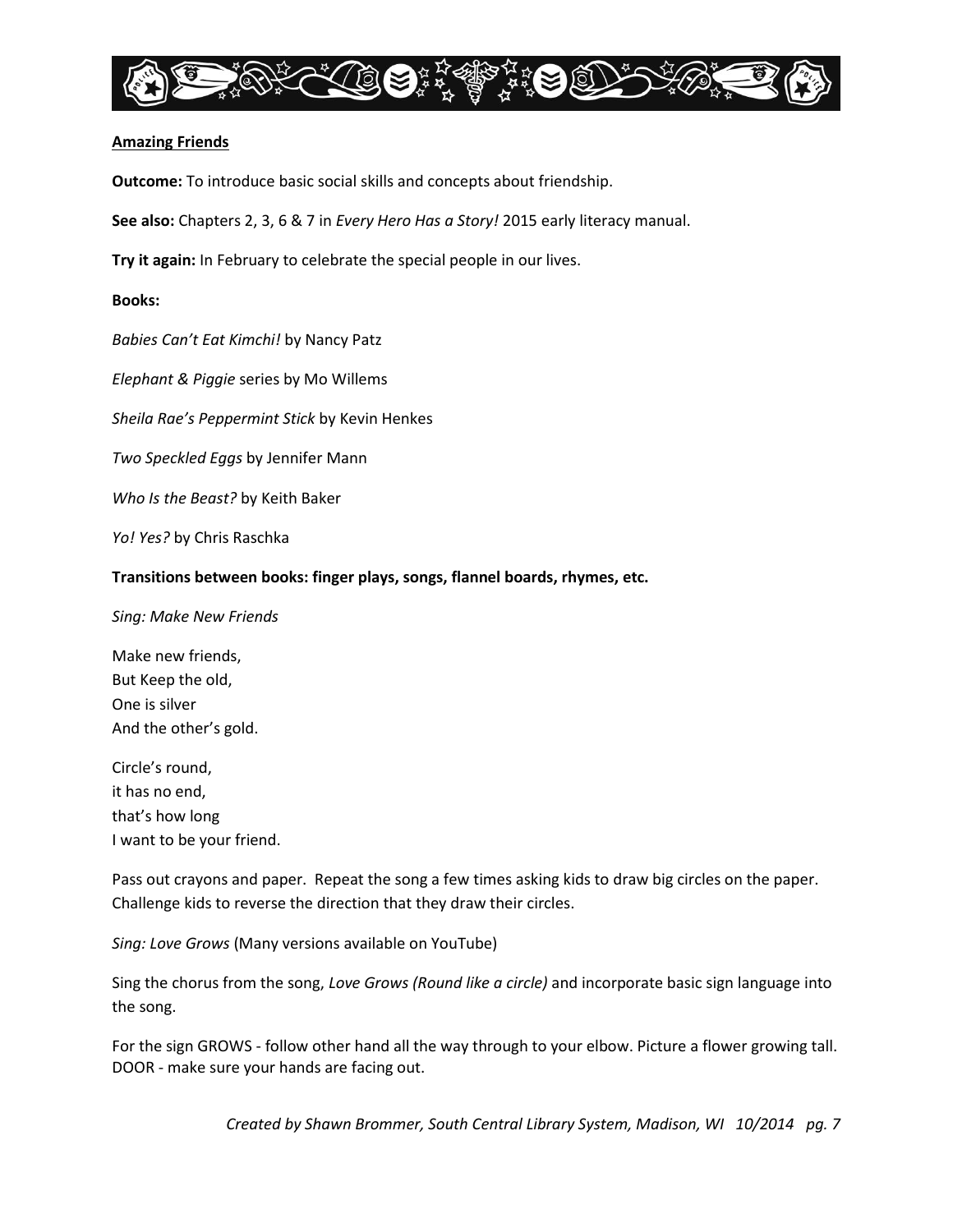

Elephant & Piggie [event guide](http://www.pigeonpresents.com/teachersguides/EandP_eventkit0714_hires.pdf)

Play recorded music and have a preschool dance party.

Provide materials for children to create handmade cards. Teen volunteers can help children write messages to the special people in their lives, messages to library board members, thank you notes to program sponsors, notes to senior citizens, etc. Leave the materials out and available for summer-long creating. Record this as a drop-in activity! Take photos for social media pages.

## **Message for parents:**

Children begin to care about others as their brains grow and develop. Help them develop compassion by encouraging friendships with other children.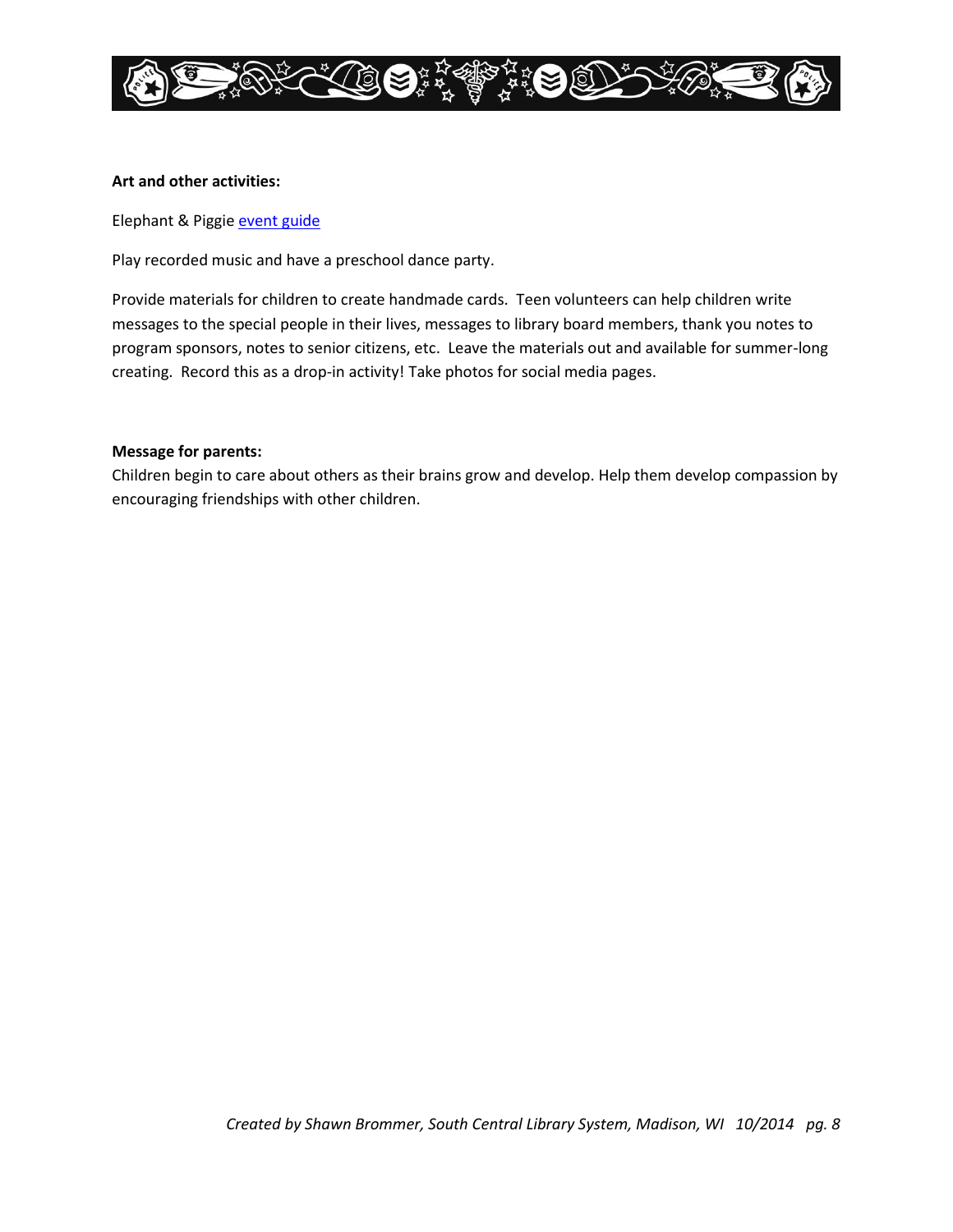

## **Community Heroes**

**Outcome:** Children will begin to identify the helpers in their communities.

**See also:** Chapters 2,3, 4, 6 in *Every Hero Has a Story!* 2015 early literacy manual.

**Try it again:** In May, before Memorial and Independence Day parades. In March to celebrate Mister Rogers' birthday because he told us to "look for the helpers."

## **Books:**

*Emergency!* by Gail Gibbons *Hardworking Puppies* by Lynn Reiser *Hug!* by Jez Alborough *I'm Dirty!* by Kate McMullan *My Dad is the Best Playground* and *My Mom is the Best Circus* by Luciana Navarro Powell *What Happens on Wednesdays* by Emily Jenkins *The Wheels on the Bus* by Paul O. Zelinsky

# **Transitions between books: finger plays, songs, flannel boards, rhymes, etc.**

Flannel story: "Where is the Little Cat?" Is she hiding under the hat? (Create community helper hats, hide cat beneath one of them.) Time for Storytime [blog post](http://timeforstorytime.wordpress.com/2013/01/24/these-are-the-people-in-your-neighbourhood-beyond-family-storytime/)

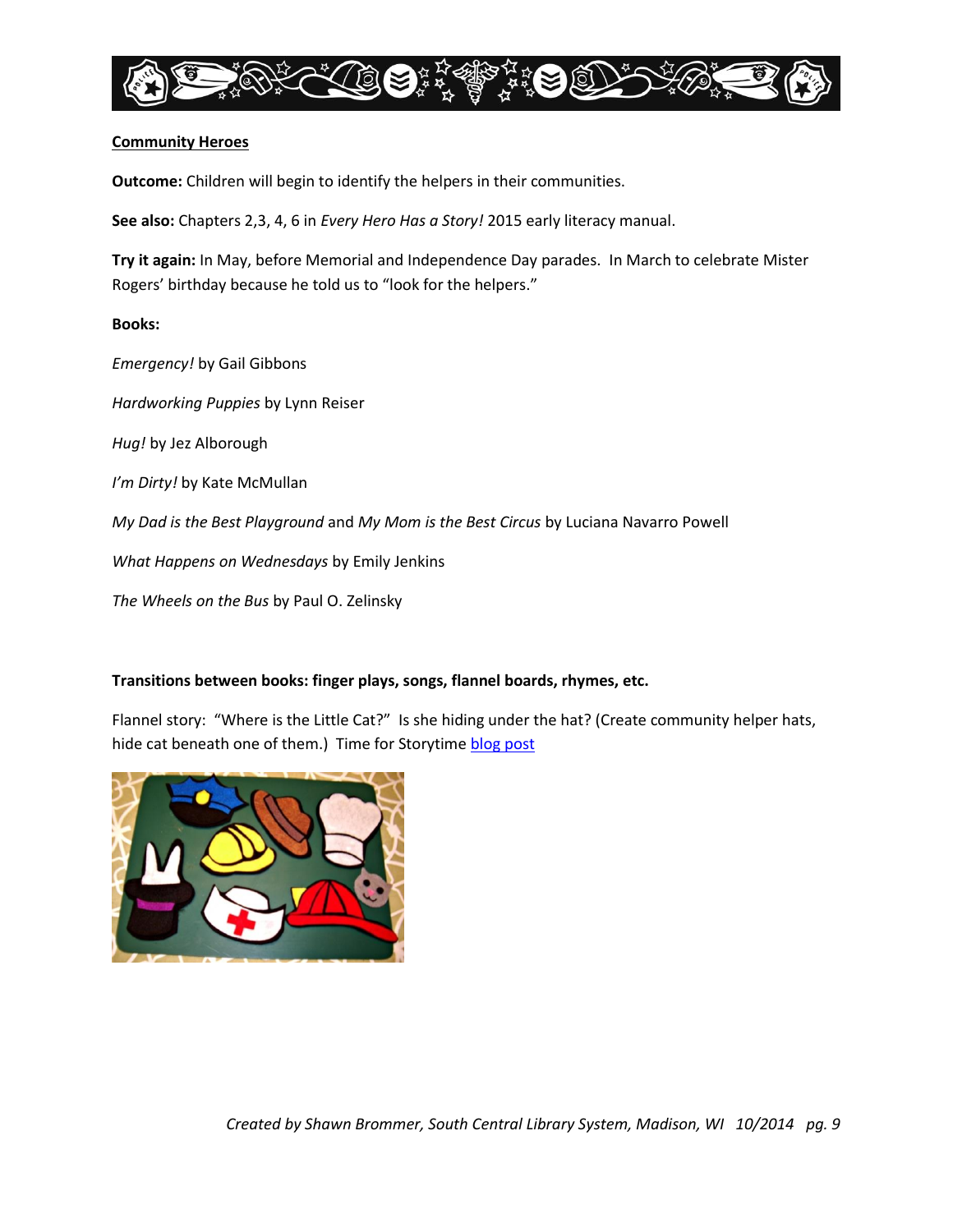

# Sing: *The Wheels on the Bus*

Draw & Tell: Recite key choruses of the song and draw:

- Circles for "Round and Round"
- High and low lines or basic shapes for "Up and Down"
- Sad faces for "waah, waah, waah"
- Hearts for "Shhh Shhh shhhh"

# **Art and other activities:**

Provide wooden blocks, Legos, cardboard boxes, and encourage children to create their community and the one they'd like to live in. Provide rulers, graph paper, yarn, etc. Take photos for your library's social media pages. In your post, mention that the children are developing early math skills as they also learn about the value of community.



# **Message for parents:**

When he was a little boy, Mister Rogers' mother told him to "Look for the helpers," if scary things happened. The term helpers is a positive one and includes so many people in our communities.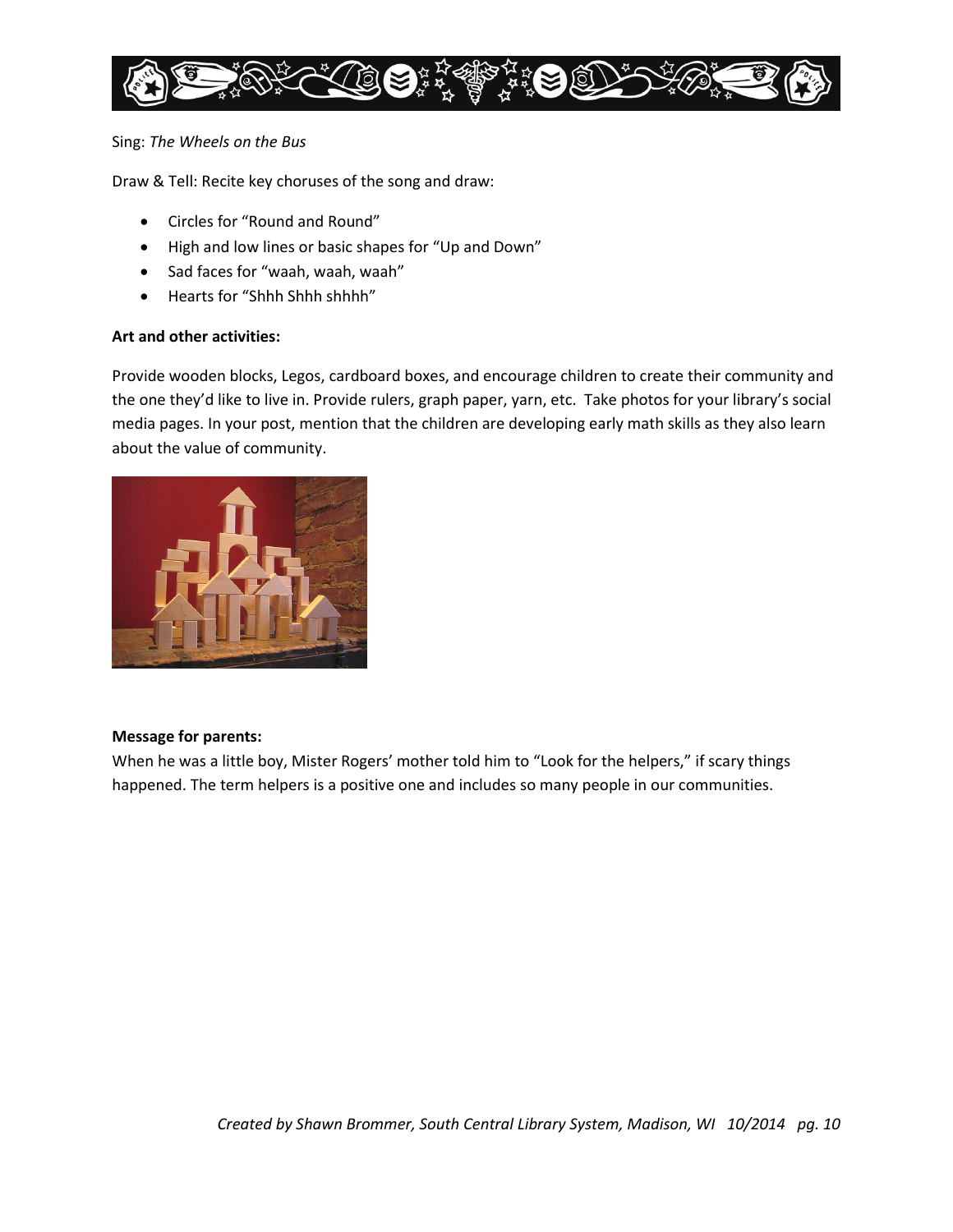

# **Wonder Words**

**Outcome:** Children will learn new words and concepts.

**Try it again:** Any time! Especially when you need a last-minute program.

#### **Books:**

*Atlantic* by G. Brian Karas

*Little Dog Poems* by Kristine George O'Connell

*Nest* by Jorey Hurley

*Niño Wrestles the World*, by Yuyi Morales

*Pond Circle* by Betsy Franco

*Subway* by Anastasia Suen

*Zee* by Michel Gay

## **Transitions between books: finger plays, songs, flannel boards, rhymes, etc.**

#### Sing *Twinkle, Twinkle, Little Star*

In our community we speak English (and Spanish, Hmong, Amharic, Chinese). Children who speak other languages love to look at stars at night and here are the words for "Star" in other languages:

- German: Stern
- Greek: astéri
- Hindi: Sitārā
- Korean: seuta
- Spanish: Estrella

Sing the song again, replacing the English word, "Star," with the same word from another language.

#### *Tangram felt or magnet board*

Cut felt or magnet tangram shapes – begin by having the shapes form a square

Ask children what shape they see. Then remove each shape from the square and define the specific shape by geometric name. Ask kids to identify basic shape names. Make a basic star. Then ask if anyone sees a cat – a duck – a rabbit and create animal shapes out of the tangrams. Animal puzzle directions are available at: [kids.nationalgeographic.com/kids/games/puzzlesquizzes/geoshapes](http://kids.nationalgeographic.com/kids/games/puzzlesquizzes/geoshapes/)

Teen volunteer activity: Have teens cut tangrams out of paper, felt, fabric, sandpaper, magnet sheets, etc. Hand out tangrams to children and storytime and encourage them to create their own forms.